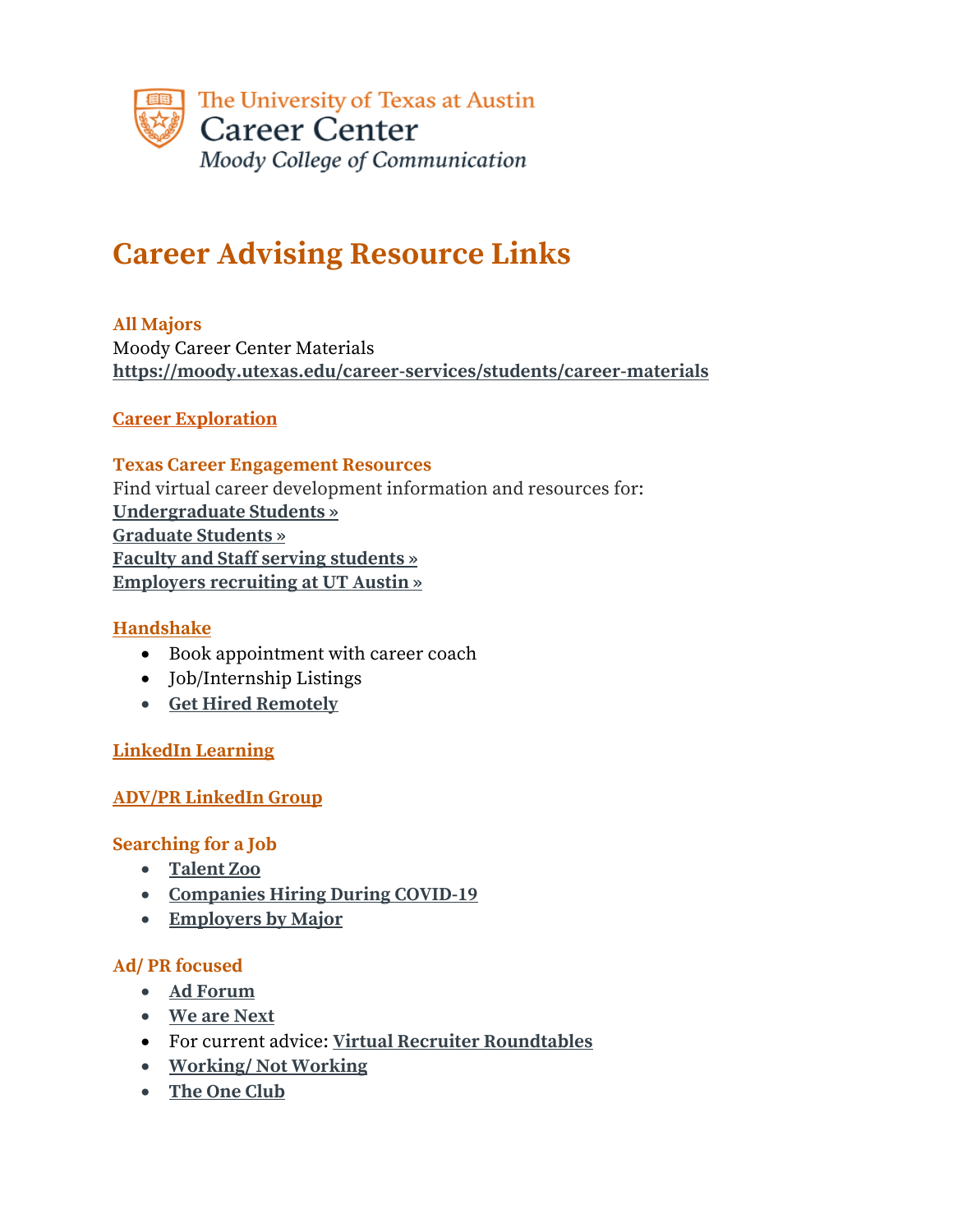- **Creative Circle**
- **PR Council Agency Ready Certificate**

### **Freelance**

- **Fiverr**
- **Upwork**

## **Non-Profit**

- **Idealist.org**
- **Volunteermatch.org**

## **Resources to Help Make Positive Change**

- **Change.org**
- **Austin Justice Coalition**
- **African American Youth Harvest Foundation**
- **Color of Change**
- **True Connection (la-based production company)**
- **Minority Veterans of America**
- **CASA of Travis County**

# **Industry Orgs**

# **ANA**

The ANA (Association of National Advertisers) provides leadership that advances marketing excellence and shapes the future of the industry. The ANA's membership includes more than 680 companies with 10,000 brands that collectively spend over \$250 billion in marketing and advertising. The ANA also includes the **Business Marketing Association** (BMA), the **Data and Marketing Association** (DMA), and the **Brand Activation Association** (BAA) which operate as divisions of the ANA, and the **Advertising Educational Foundation**, which is an ANA subsidiary.

# **4A's**

The 4A's is the national trade association representing the advertising agency business in the United States. As a management-oriented association, the 4A's offers its members the broadest possible services, expertise, and information regarding the advertising agency business. Its membership produces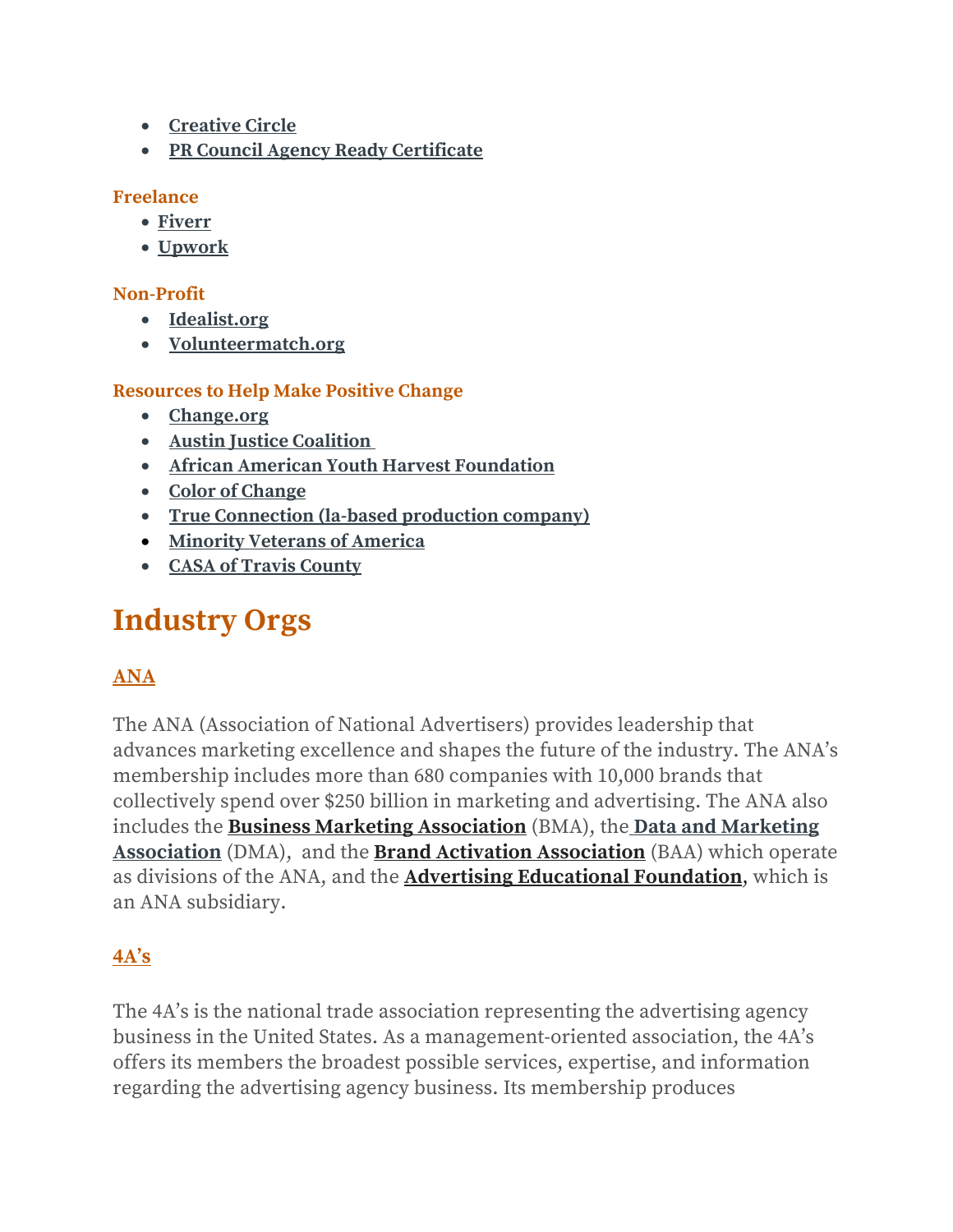approximately 80 percent of the total advertising volume placed by agencies nationwide.

## **Marketing Research Association**

The Marketing Research Association is the leading and largest U.S. association of the opinion and marketing research profession, which delivers insights and strategies to help guide the decisions of companies providing products and services to consumers and businesses.

# **IAB**

IAB serves as digital media's biggest tent, comprised of more than 650 leading media and technology companies that are responsible for selling, delivering, and optimizing digital advertising or marketing campaigns. Working with its member companies, IAB develops technical standards and best practices and fields critical research on interactive advertising, while educating brands, agencies, and the wider business community on the importance of digital marketing.

# **Ad 2 Austin**

Ad 2 Austin is a not-for-profit organization that connects professionals and students interested in advertising, marketing, and design aged 32 and under in the Austin area.

# **Austin AMA**

The vision of the Austin AMA is to foster meaningful relationships between marketing professionals and to advance the marketing field in Austin, Texas, as the place where professionals can lead, connect, and grow.

# **AAF**

The American Advertising Federation is the only organization that includes members across all disciplines in advertising. They can help advance careers and build connections whether you are new to the industry or not. They help kickstart careers through their many college chapters and student programs.